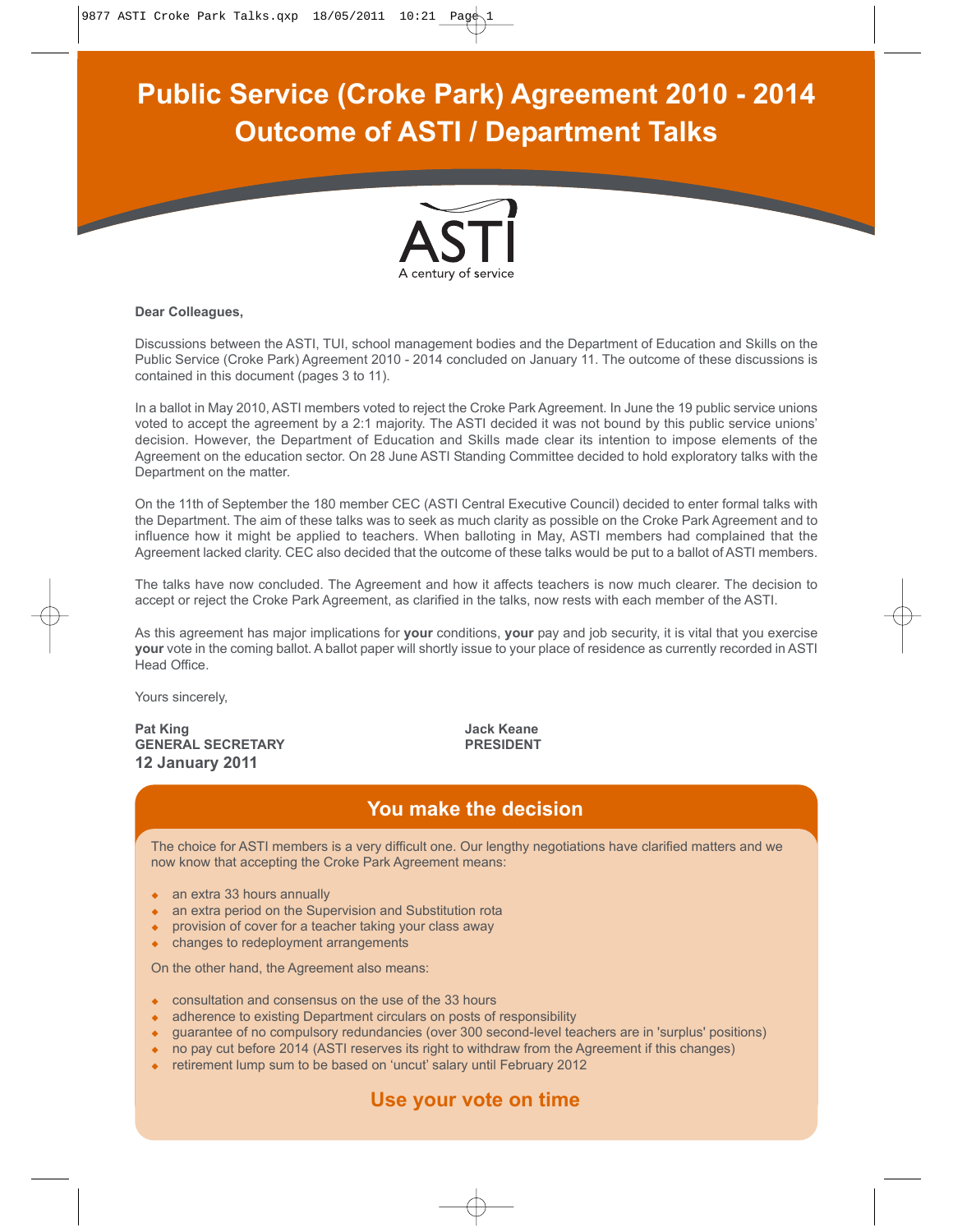# **Background to the Talks**

# **Croke Park Agreement**

In March 2010, representatives of Government and public sector unions concluded an agreement which covered pay and conditions for the 2010 - 2014 period. This became known as the Croke Park Agreement. It dealt with teachers, nurses, civil servants, local authority staff, prison officers, etc. The aim, set out in the agreement, was to create a more effective public service with greater flexibility and efficiency. This efficiency was to create savings in public expenditure and in return the unions were guaranteed that there would be no pay cuts before 2014 and no compulsory redundancies. The relevant text of the Croke Park Agreement, including proposals for the education sector, can be found on pages 13 to 18.

# **Economic context**

In Spring 2010 the economic context in which the Croke Park Agreement was being negotiated was deteriorating alarmingly. In the months following the Agreement the deterioration accelerated culminating in massive injections of public money into the banks, the procurement of significant loans from the IMF and ECB, the introduction of the Government's Four Year Plan with cuts of €15 billion, and the most draconian budget in living memory. Many public and media commentators sought the abandonment of the Croke Park Agreement on the basis that it would not succeed in producing sufficient public service savings for the state. Despite these pressures, the **Croke Park Agreement remains in place** and the public service unions are engaged in negotiations on its implementation.

# **Public service unions vote**

In May 2010 ASTI members rejected the Croke Park Agreement by a 2:1 majority. In June 2010 public service unions as a group voted to accept the Croke Park Agreement by a 2 to 1 majority. The members of some unions, for example IMPACT, INTO, SIPTU, etc. had individually voted to accept the Agreement. Others like INMO (nurses), CPSU (civil servants), UNITE, etc. had voted to reject the Agreement but following the overall public service decision, they decided to call off ongoing industrial action and to implement the Agreement. Of the 19 public sector unions, **the ASTI and the TUI were the only unions that decided to reject the Agreement and to continue with industrial action**.

# **ASTI enters talks**

Taking into account the vote of ASTI members, the overall vote of the public service unions, the increasingly isolated position of the second-level teacher unions and the Department's stated intention to impose the Agreement, ASTI Standing Committee decided on 28 June to engage in exploratory talks with the Department of Education and Skills. This was on the basis that **no change in the working conditions of ASTI members would be accepted without a further ballot of members**. The TUI decided not to engage in any discussions with the Department on the Agreement.

Two formal meetings were held with the Department on 21 July and on 20 August. The ASTI reiterated the ASTI members' rejection of the Agreement and sought clarity on those elements of the Agreement that were unclear (e.g. proposed contract changes). **The Department stated that in the absence of agreement, circulars would issue to schools with effect from 1 September** implementing elements of the Croke Park Agreement, namely the extra hour per week to be applied at the discretion of school management, and the extra weekly rota period for Supervision and Substitution. The Department further stated that **changes in teachers' contracts were to follow**. It was also made clear that the guarantee of **no pay cuts** in the public service would not apply to teachers and that teachers would have **no protection from compulsory redundancies**.

On 11 September a special meeting of the ASTI's Central Executive Council (CEC) was convened to discuss the position. The CEC voted by 91 to 41 to suspend the ASTI's ongoing industrial action and to enter substantive talks with the Department. **CEC also decided that any outcome that emerged from these discussions would be put to a ballot of ASTI members for acceptance or rejection**. At a special delegate conference, the TUI decided to continue with industrial action and as a result the Department refused to engage with the TUI in Croke Park discussions. However, in a ballot in October, TUI members voted by 84% to 16% in favour of suspending industrial action and entering talks. This followed threats to impose **compulsory redundancies** on TUI members. The TUI joined the talks on 24th November.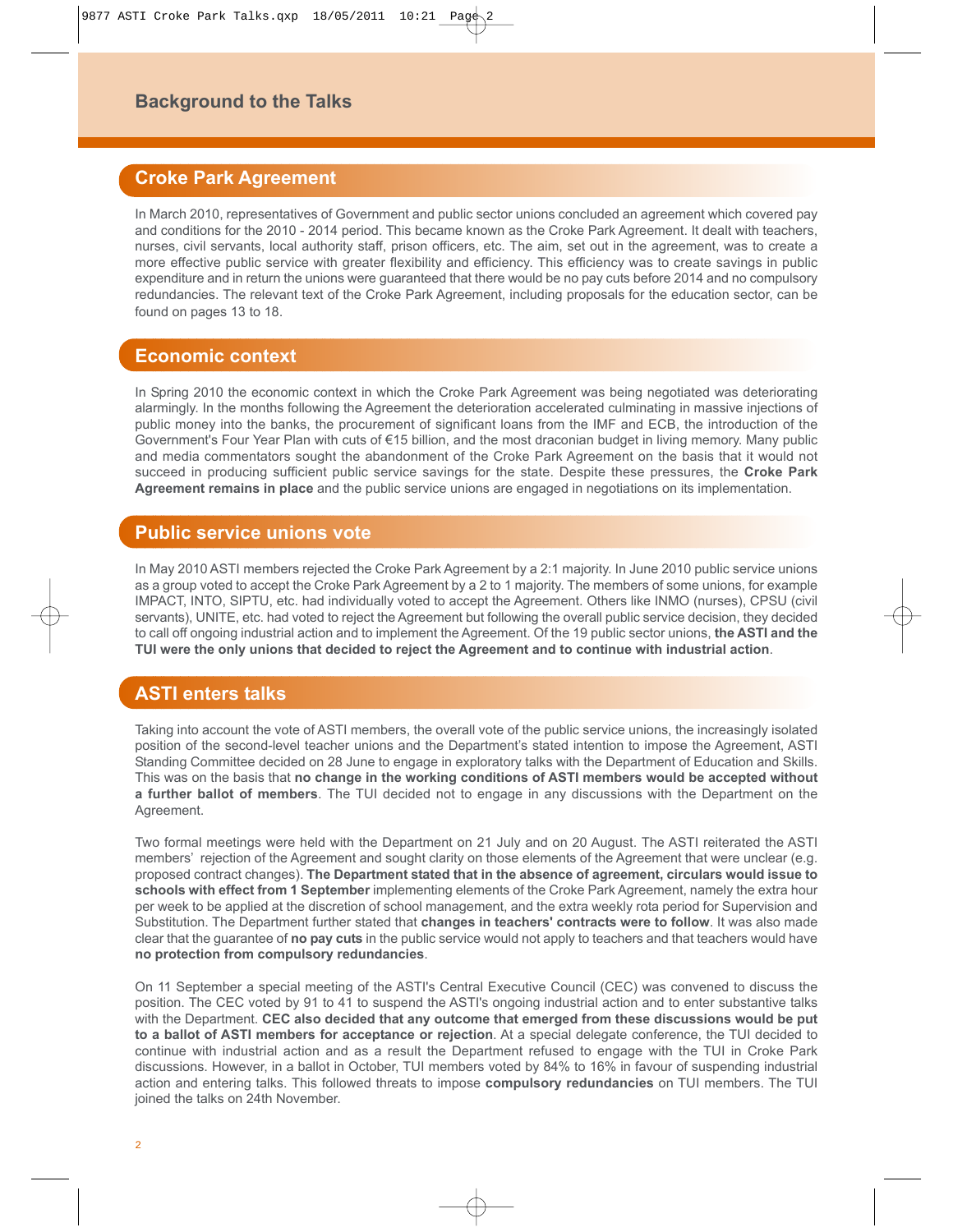# **The Talks**

At the outset it was the Department's intention that elements of the Croke Park Agreement, such as the extra hour and extra S&S period, would be introduced with effect from 1 September 2010. The review of teachers' contracts would be discussed over a longer period, with changes coming later. The ASTI view was that all matters should be dealt with together so that there would be full clarity on everything before ASTI members were balloted. This latter approach was adopted and full information is now available for ASTI members.

The Croke Park Agreement requires that the extra 33 hours would be applied at the discretion of school management. At the talks, the ASTI argued for full consultation with staff on how the hours would be used, with as much general staff agreement as possible. This was agreed.

The Department's stated aim was to use the extra 33 hours to reduce loss of teaching time. During the talks, the purposes for which the hours could be used were clearly defined, with the hours being scheduled outside 'normal school hours'. The ASTI insisted that part-time teachers would only be required to work the extra hours on a pro-rata basis and this was agreed.

The Croke Park Agreement required an extra period for each teacher on the S&S rota. In the talks, it emerged that the extra rota period requirement would only apply to those currently doing S&S.

In the talks it was decided that where a teacher has been 'freed up' because a colleague teacher has taken his/her class away, that teacher may be reassigned to supervise the class(es) of the colleague teacher only.

Lengthy discussions took place on the operation of a redeployment scheme to cover all second-level schools. It became clear during discussions that in the event of rejection by teachers of the Croke Park Agreement, compulsory redundancies of surplus teachers would take place this year. It was made clear by the Department that acceptance of the Croke Park Agreement would mean no compulsory redundancies would be imposed. The ASTI has made it absolutely clear that in the event of compulsory redundancies or further pay cuts, the union would no longer be bound by the Agreement, should it be accepted in the forthcoming ballot.

Since July 2010, the ASTI has met with the Department and management bodies on 14 occasions: 21 July, 20 August, 30 September, 13 October, 3 November, 5 November, 24 November, 1 December, 8 December, 14 December, 16 December, 21 December, 6 January, and, 11 January.

### **Outcome of the talks**

**The following section (pages 3 to 11 inclusive) details the outcome of the talks between the ASTI, TUI, school management bodies and the Department of Education and Skills.**

**It is the opinion of the ASTI negotiators that the 'outcome of the talks' represents the optimum achievable for ASTI members in the current negotiating climate. At all times during the talks, the ASTI negotiators made it clear that the discussions would not end in an 'agreement' rather, the outcome of the talks would be put to a ballot of ASTI members for their decision.** 

**The following text is the formal text of the outcome of the talks:**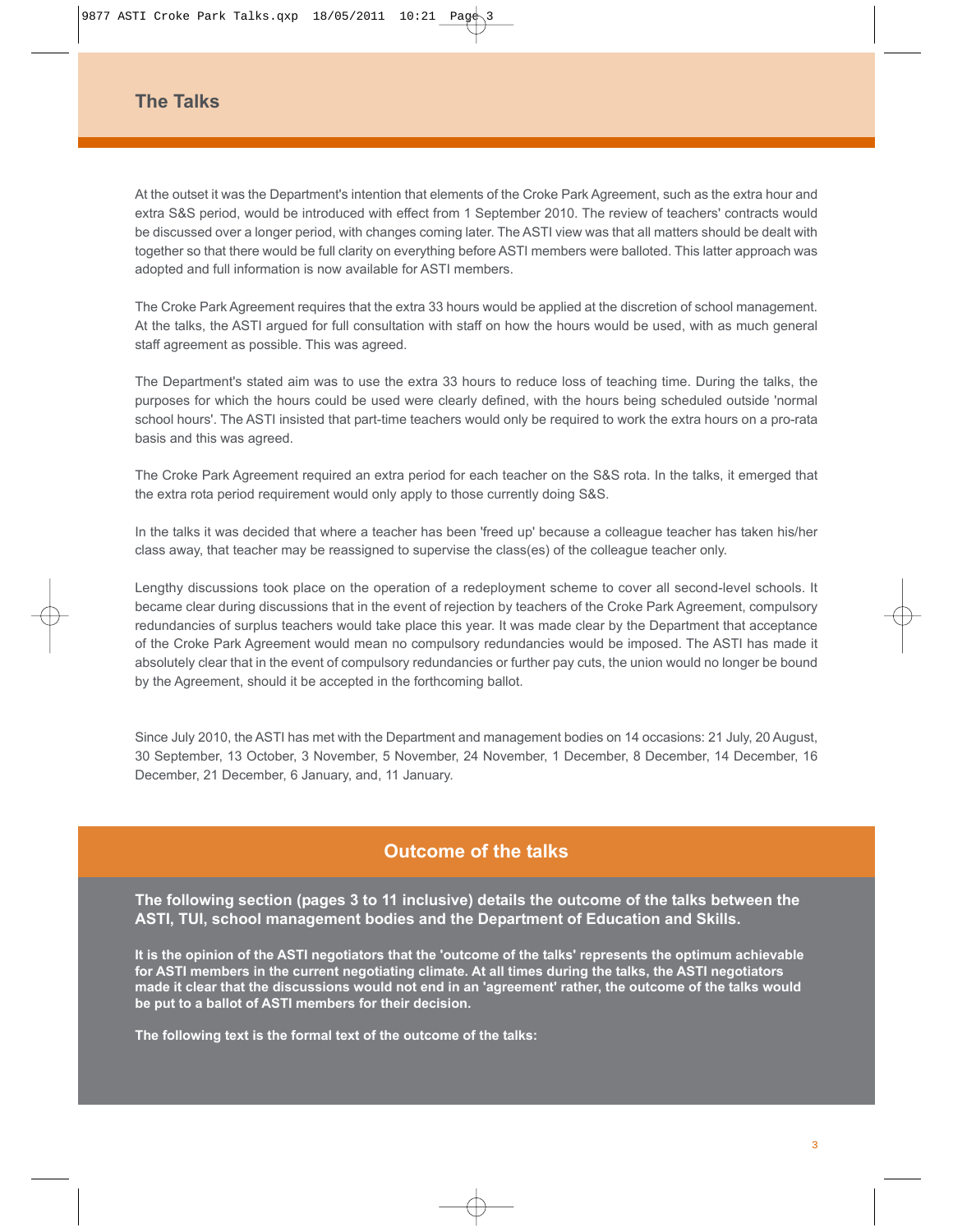### Additional time

- 1. The central purpose underlying the provision of additional time is to provide for essential activities as outlined in paragraph 4 below to take place without reducing class contact/tuition time. At present, schools lose tuition time in providing for these activities and it is intended that the use of these additional hours will eliminate that loss.
- 2. Over the course of the school year, the additional time provision amounts to 33 hours. Without prejudice to the provisions of paragraphs 4 and 5 below there will be consultation with the teaching staff at school level as to the optimum usage and scheduling of these hours in order to meet the requirements of the school and to significantly eliminate the erosion of class contact time.
- 3. The hours in question may be utilised by schools in the manner set out at (a) or (b) below or by a combination  $of (a)$  and  $(b)$ .

(a)School management may designate the usage of the 33 hours in blocks of 1 or 2 hours (save in the case of additional parent/ teacher meetings where the existing time provisions set out in Circular M58/04 will apply). Except as set out at (b) below, these will be scheduled over the course of the 167 day school year and the time period should be scheduled outside the normal school hours.

(b)Where there is a consensus among the school staff to so do, school management may utilise all or part of the hours in question outside of the 167 days during which the school is open for tuition. Similarly, where there is a consensus, school management may utilise all or part of the hours in blocks of more than 2 hours over the course of the 167 day school year. In such event, the time period should be scheduled outside the normal school hours.

- 4. The quantum of the 33 additional hours available in the case of part-time teachers will be determined on a prorata basis.
- 5. School management may designate the use of the 33 hours to provide additional time to deal with some or all of the following items.
	- school planning and policy development (including subject planning)
	- staff meetings
	- parent teacher meetings ( in line with the agreed formula for such meetings )
	- induction
	- nationally mandated inservice/CPD eg. new programmes or syllabi
	- approved school arranged inservice/CPD
	- appropriate further education activities as set out in Appendix 1
	- substitution and supervision (see paragraph 6 below)
- The additional hours should be utilised for purposes of substitution and supervision only to the extent to which they are not fully utilised for the other purposes specified above. Teachers who are not contracted into the Substitution & Supervision scheme will have their residual hours designated for purposes other than substitution and supervision.
- 7. The 33 hours are over and above additional time provided for under existing agreements in relation to parent/teacher and staff meetings. In the case of staff meetings school management may utilise some of the additional hours to remove the 'half in' element of these meetings.
- 8. The usage of the additional hours will be outlined as appropriate in the school calendar which is made available to the school community at the commencement of each school year.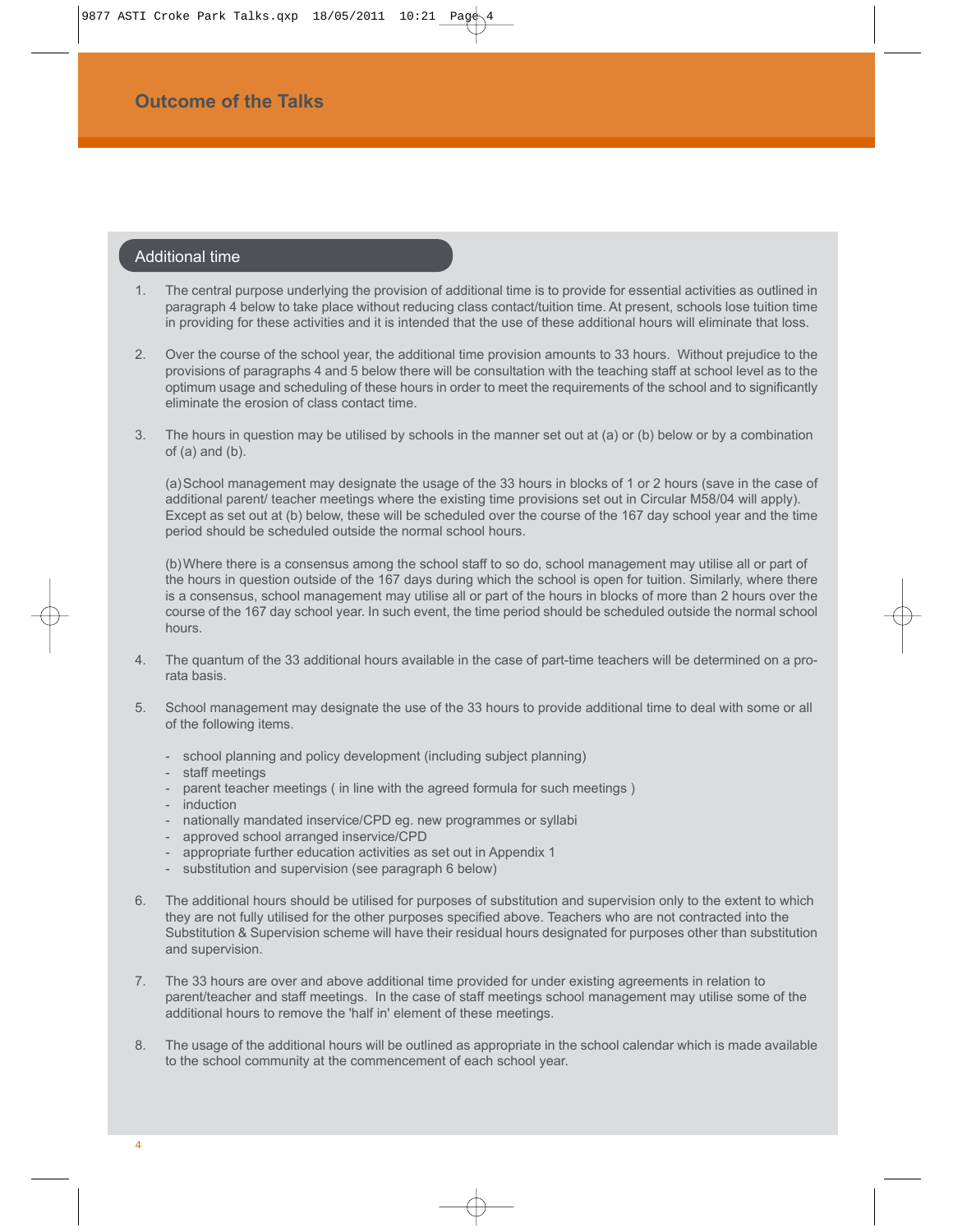#### Substitution and supervision

Teachers who are participants in the scheme of substitution and supervision will be available for three timetabled class periods per week under this scheme (while leaving the current maximum number of hours used per teacher under the scheme the same as at present).

### Posts of Responsibility

School management may reassign post holders to alternative responsibilities from the approved post of responsibility schedule appropriate to the level of the post (special duties or assistant principal) as required by the priorities and needs of the school.

#### Reassignment within timetabled hours

In circumstances where a teacher is timetabled for a class period(s) with a group of students that are participating in an out of school activity which requires the absence from school of another teacher or teachers, the teacher may be reassigned, in accordance with his/her timetable, to facilitate that absence.

#### Further education

See Appendix 1

#### Redeployment

See Appendix 2

### **General**

The Croke Park Agreement has as a core objective the need to ensure that the Irish public service continues its contribution to the return of economic growth and prosperity to Ireland, while delivering excellence in service to the Irish people. In keeping with this core objective and given the vital importance of education to our society, teachers will continue to cooperate with the implementation of change and will contribute to the realisation of national educational policies and objectives.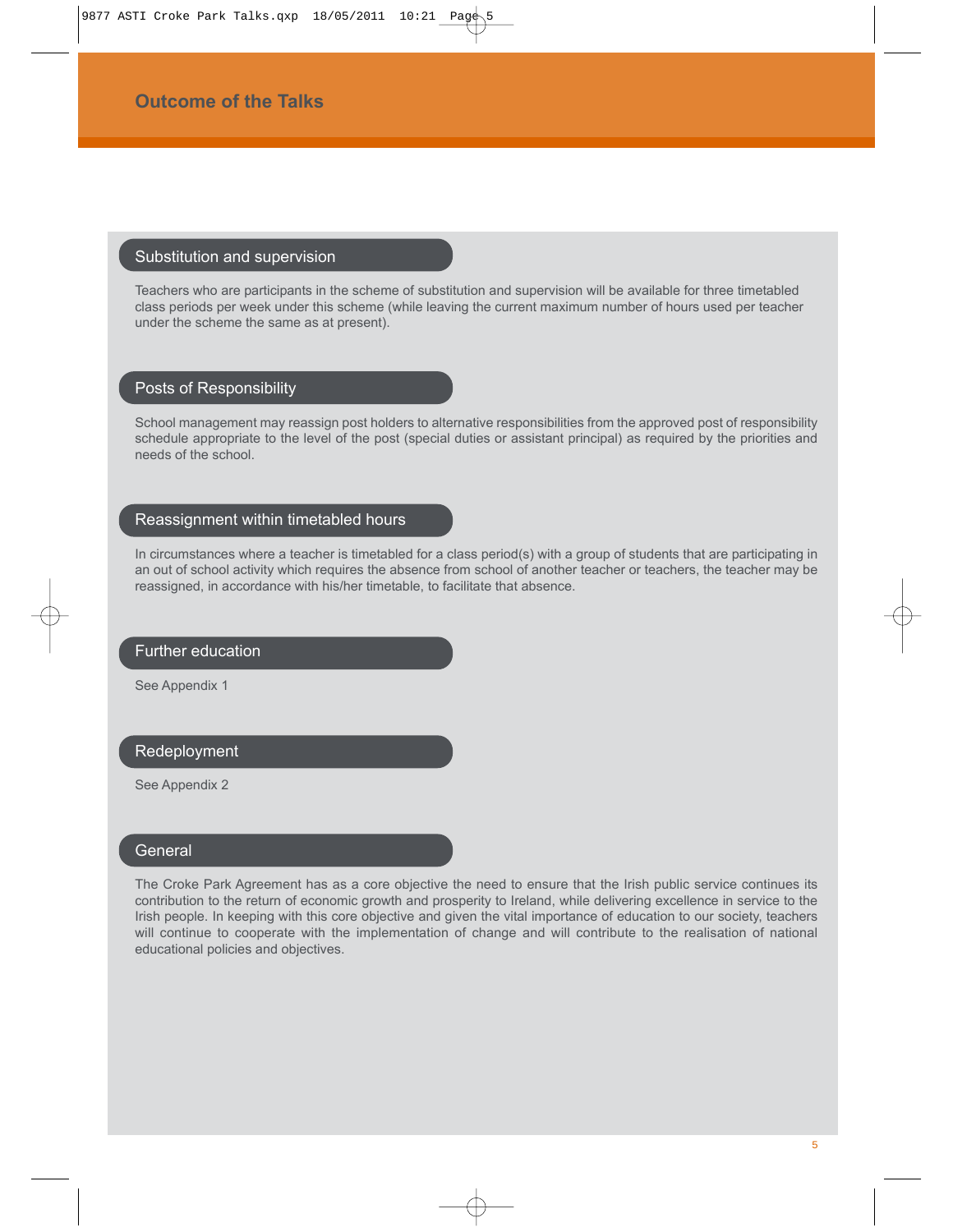**Further education (appendix 1)**

**Teachers engaged in the delivery of Further Education will cooperate with each of the following as outlined below.**

### Programme development:

- Providers must develop new programmes to deliver new, migrated or harmonised awards.
- Programme development is voluntary for individual staff members.
- Programmes can be developed locally or nationally. Protocols for the development of National Prgrammes to be agreed between FETAC and the relevant VECs/Schools/Centres
- For local development a block of hours, from the additional 33 hours, may be allocated for programme development to a teacher who has agreed to develop a programme - the number of hours to be agreed locally.
- All new programmes will be developed using the new assessment procedures.

# Recognition of Prior Learning:

- FETAC will develop national criteria for the recognition of prior learning.
- A number of VECs will be invited to set up RPL centres where RPL applications will be processed.
- It is the responsibility of the learner to provide the evidence to be processed in the RPL Centre.
- The role of the individual teacher will be to assist the learner forward the evidence to the RPL Centre.

### Monitoring of QA Agreement:

- Monitoring by FETAC is an integral part of each providers QA agreement with FETAC.
- Under the QA Agreement teachers may be required to meet with the monitor and make available the relevant records and information.

#### Assessments:

- Teachers will continue to engage in the assessment procedures but within the framework of the new awards and programmes.
- Teachers will prepare the assessments in the required format for internal verification and external authentication.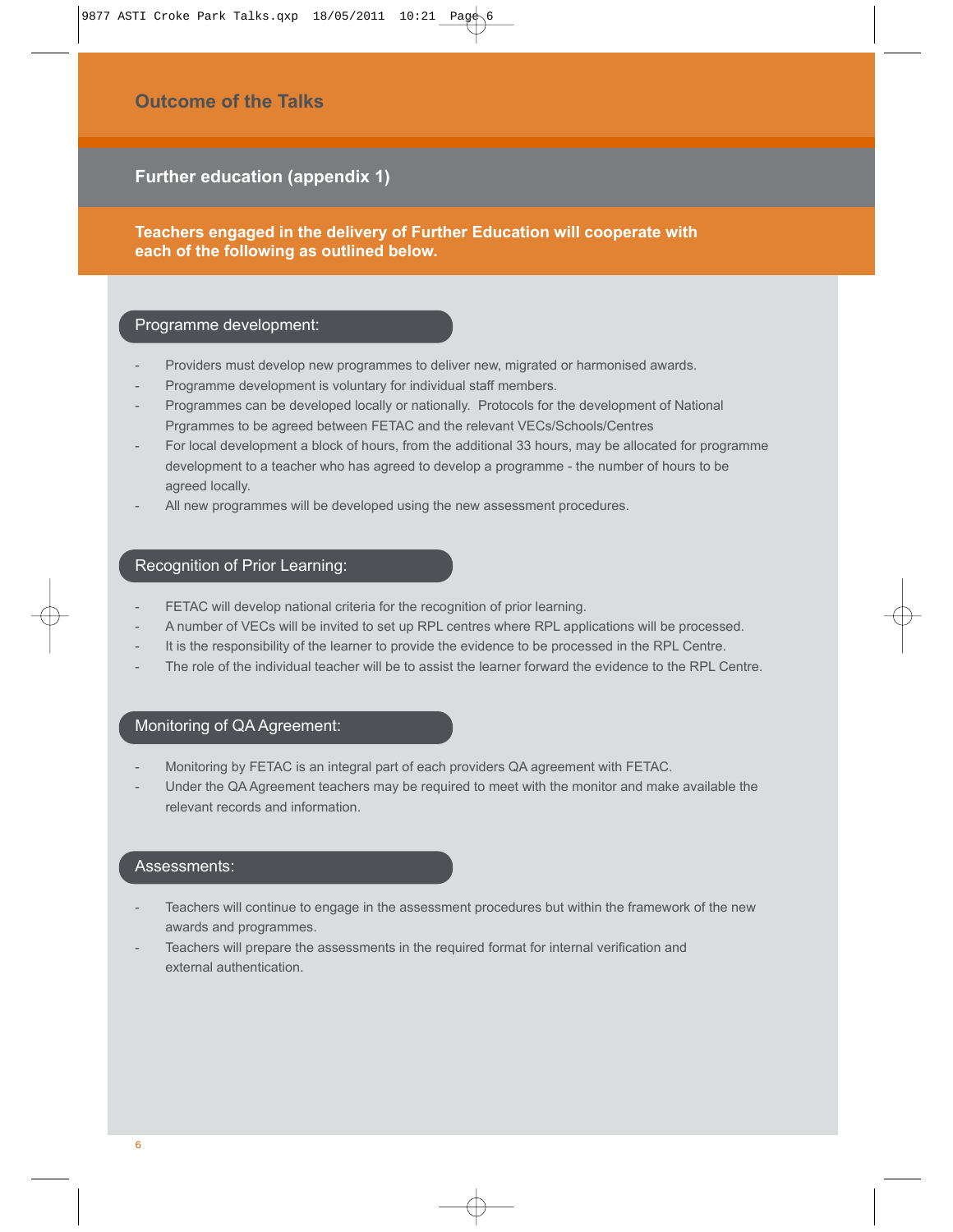# Internal Verification:

- Teachers will, as heretofore, sign off on their results. These results will be entered electronically to FETAC as before.
- Verification that the assessments are completed in compliance with FETAC requirements is signed off by the Principal or an appropriate staff member with a responsibility for internal verification in consultation with the teacher concerned.
- The External Authenticator will sample learner evidence.

### External Authentication:

- Teachers will, as heretofore, assist in preparing the assessments for examination by the External Authenticator who is appointed by the provider from a national panel of External Authenticators.
- Where necessary teachers will be available, as heretofore, during external authentication.

## Results Approval Process:

- Each school/centre must develop a Results Approval Panel in accordance with its QA agreement with FETAC.
- Teacher participation on such panels is voluntary.
- Where a result has to be reviewed teachers may be requested to engage in the discussion.

### Self Evaluation of Programmes & Services:

- Self evaluation of programmes and services is an integral part of each providers QA agreement with FETAC.
- Protocols for engagement in self evaluation to be developed locally in consultation with the teachers of the school/centre.
- Teachers to facilitate the process of self evaluation in accordance with such protocols.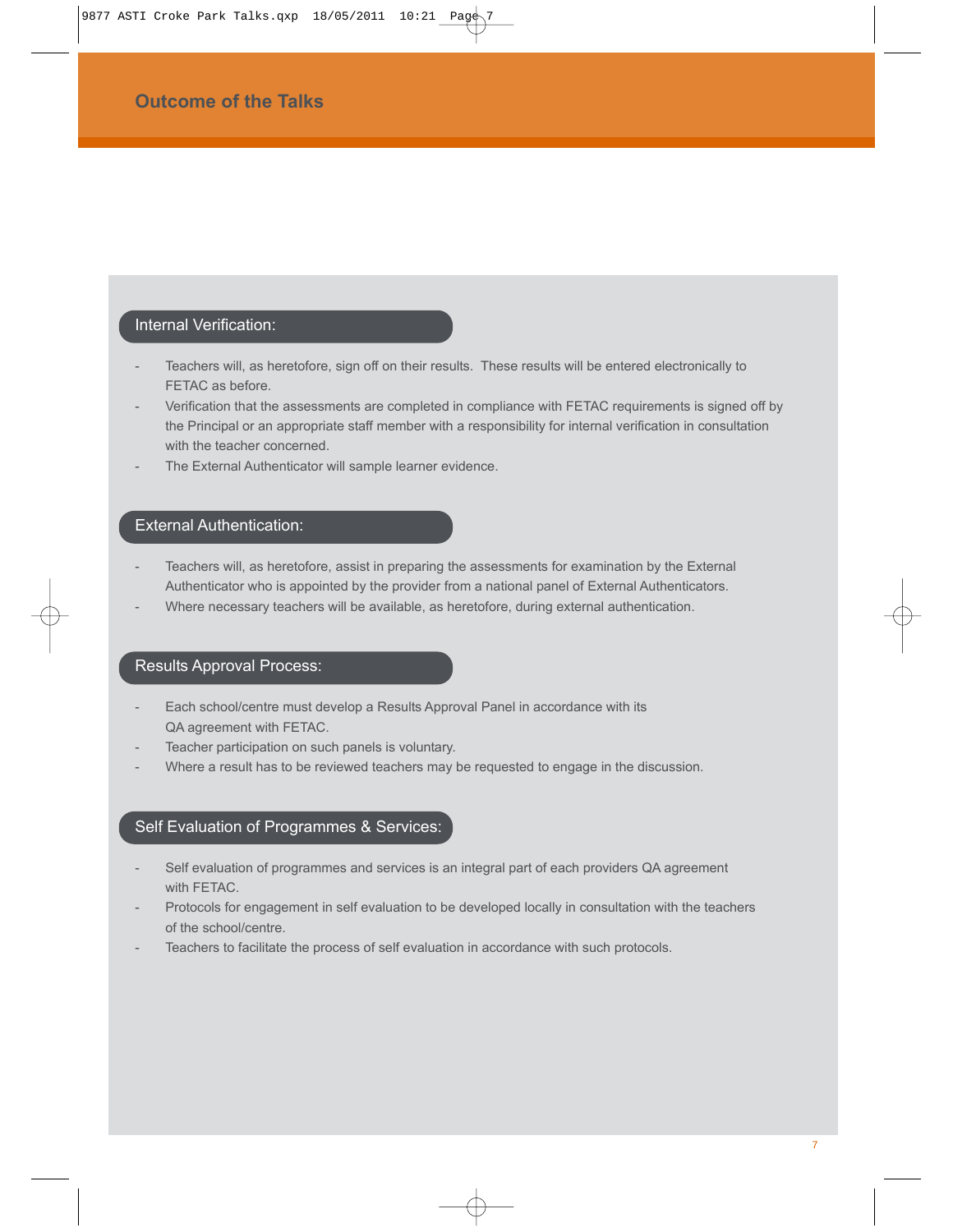9877 ASTI Croke Park Talks.qxp 18/05/2011 10:21 Page

# **Outcome of the Talks**

# **Redeployment (appendix 2)**

### **Redeployment scheme for teachers surplus to requirements other than in situations of school closure**

A procedure in relation to redeployment of post primary teachers, surplus to requirements in school closure situations, was agreed under the provisions of the Towards 2016 agreement. The scheme set out in this document will apply to permanent/C.I.D. post primary teachers surplus to requirements in situations other than school closure. It will also apply to other persons employed as teachers in a permanent/ C.I.D. capacity and who are surplus to requirements.

#### Appointment of Director

1. Following consultation with the parties, the Minister will appoint Directors/ Assistant Directors (as appropriate) of the Redeployment Scheme who will be charged with implementing the scheme in accordance with the terms of this agreement and having regard to practical implementation issues. Each management body and teacher union may appoint an advisor/advisors to the Directors/ Assistant Directors. These advisors will be available to the Directors/ Assistant Directors for consultation purposes at their discretion and will assist in the identification of issues of a practical or logistical nature.

#### Notification of Vacancies

- 2. All recognised second level schools, or where appropriate their respective VECs, where required by the terms of the scheme, must notify all applicable vacancies in the school to the Director of the Redeployment Scheme. It shall be a condition of the subsequent filling of such a vacancy that it was notified to the Director as soon as it arises and as part of this process. No appointment shall be made without the express written authority of the Director.
- 3. The applicable vacancies for the purposes of the Redeployment Scheme are all permanent and temporary vacancies in whole or part posts, save where such posts cannot be deemed a vacancy by operation of law. In such event, the school should nonetheless notify the Director of the vacancy and stipulate the legal impediment to its being filled from the redeployment panel. In the operation of the scheme, the Director will have regard to the practicalities of filling short term vacancies by redeployment.
- 4. In the case of each post or part of a post coming within the scope of the Redeployment Scheme, the school authority, or VEC as appropriate, will identify the reason for the proposed appointment and indicate its subject/programme preferences for the filling of the post. The Director may require a school or VEC to disclose any further information he/she considers necessary for the effective operation of the scheme.

#### Identification of Surplus Teachers

- 5. An excess teacher situation arises when a school/VEC has in its employment one or more teachers in excess of its allocation subject to that surplus position representing more than 1% of the overall allocation of that school/VEC. The allocation figure for this purpose is the allocation on 31 December of the year prior to redeployment adjusted by policy decisions on the Pupil-Teacher Ratio and other teaching posts. Where in the case of a VEC, the surplus is distributed across a number of schools, the Director will have regard to any inequities arising from that fact in arriving at a view as to the required level of redeployment.
- 6. A school/VEC in a surplus teacher situation is obliged to make a return to the Director of the Redeployment Scheme, identifying the teacher(s) to be redeployed. The method for determining the teacher(s) to be redeployed will be as follows:
	- In the first instance the school/VEC will ascertain if there is a member of its existing staff who wishes to be considered for redeployment on a voluntary basis. An expression of such interest in voluntary redeployment will specify the geographic area to which the teacher in question wishes to be redeployed.

8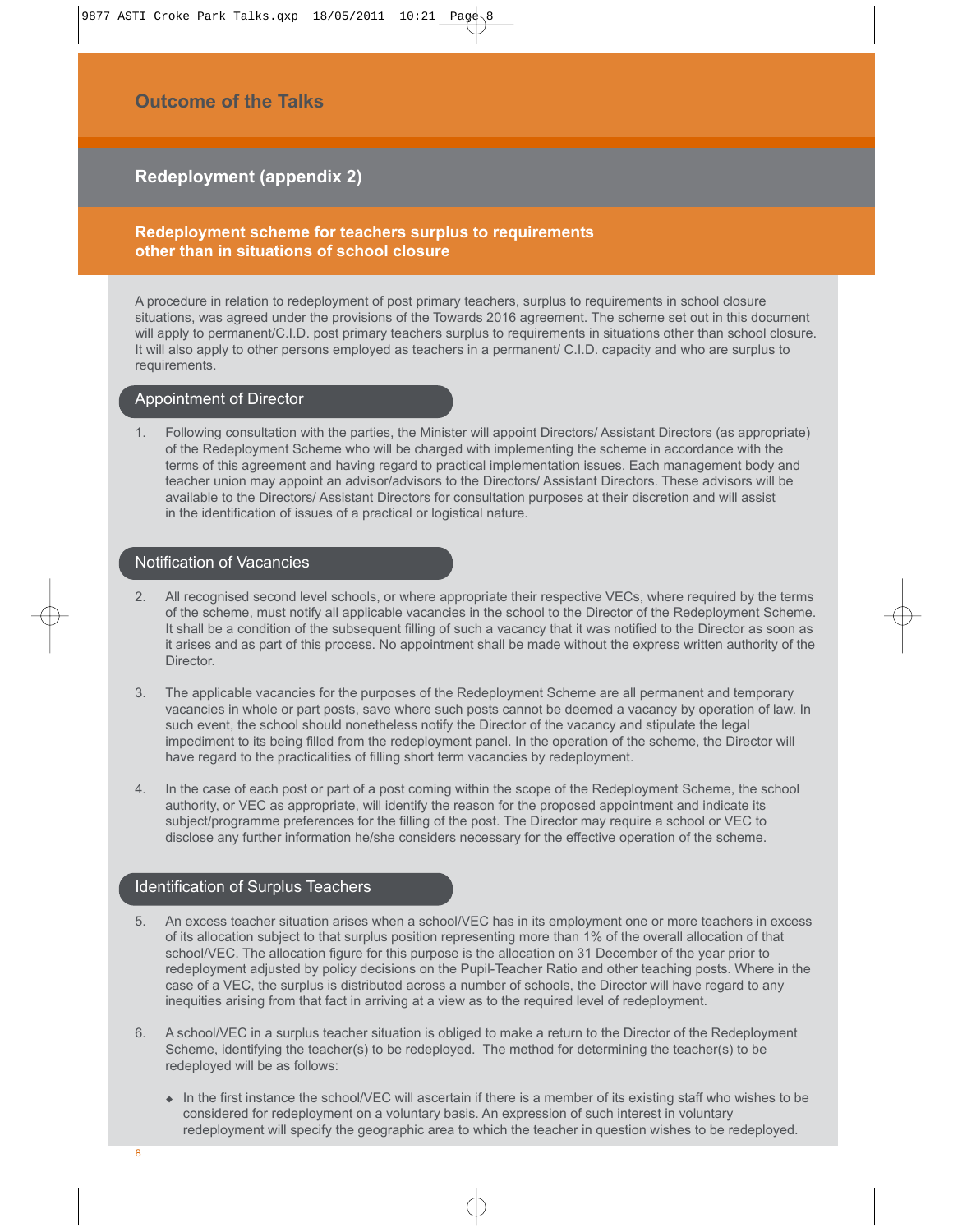The Board of Management for its part must also indicate its capacity to release the teacher in question without replacement and consent to the application.

- Where a school/VEC identifies a teacher for voluntary redeployment it will, in addition, follow the procedures set out in paragraph 7 below and identify a teacher for compulsory redeployment. In the event that it does not prove possible to redeploy the teacher who is the subject of the voluntary application, then the Director will proceed to redeploy the teacher nominated on foot of the procedures set out in paragraph 7 below.
- 7. A school/VEC in a surplus teacher situation will follow the following procedure to identify the teacher who shall be nominated to the Director for redeployment.
	- In the first instance the school/VEC will consider the position of the most junior teacher and form a view as to whether the school/VEC could cope with the loss of that teacher from within its existing approved resources. If the conclusion is in the affirmative then that teacher will be nominated to the Director for purposes of redeployment.
	- Pending a review next year, the parties have agreed that seniority for the purposes of this scheme will be determined on the following basis:
		- (a) Voluntary Secondary Schools in accordance with Paragraph D in Appendix Two of Circular PPT 29/02,
		- (b) VEC Schools in accordance with the principles set out in the internal Teacher Transfer Agreement of March 1999,
		- (c) Community and Comprehensive Schools in accordance with Circular PPT 07/02
	- In the event that the school concludes that it is not possible to cope without the most junior teacher then it will review the position of the second most junior teacher in a like manner to that set out above. It will then move on to review the position of each teacher in reverse order of seniority until such time as it reaches a nominee whose redeployment can be coped with from within existing resources.
	- The teacher(s) nominated for redeployment will be provided with a statement by the school setting out the basis for its decision and why, given the curricular needs of the school, that person was nominated rather than those more junior.
- 8. Where a school/VEC is in a surplus teacher situation it is obliged, in all circumstances, to provide a nomination (or nominations if warranted by the level of surplus) to the Director.
- 9. The procedure set out above must be followed until such time as the surplus position of the school/VEC is below one post or 1% of its overall allocation (whichever be the greater).
- 10. In submitting details of the nominee for redeployment to the Director it will be open to the teacher so nominated to set out, in a form to be provided, details of where he/she considers that the process and procedures set out in this agreement were not complied with. The Director will consider these concerns and satisfy himself/herself that the process and procedures were followed in a correct manner.
- 11. Where a school/VEC is of the opinion that its surplus position is strictly short-term or transient by reference to its historical and projected enrolment, it will be open to it to present its evidence for this opinion to the Director. Where the Director is satisfied that the surplus is strictly transient and will not endure, he/she may, at his/her discretion, defer a decision in relation to redeployment.

#### Redeployment of Teachers

- 12. The Director will draw up a panel of teachers to be redeployed.
- 13. In all cases the Director may assign a teacher to a school within a maximum radius of 50 kilometres from his/her existing school or where the teacher so requests from his/her place of residence. In the event that a teacher falls to be redeployed for a second or subsequent time, s/he will be given the option of choosing either his/her current school, previous school(s) or place of residence for the purposes of the operation of the scheme.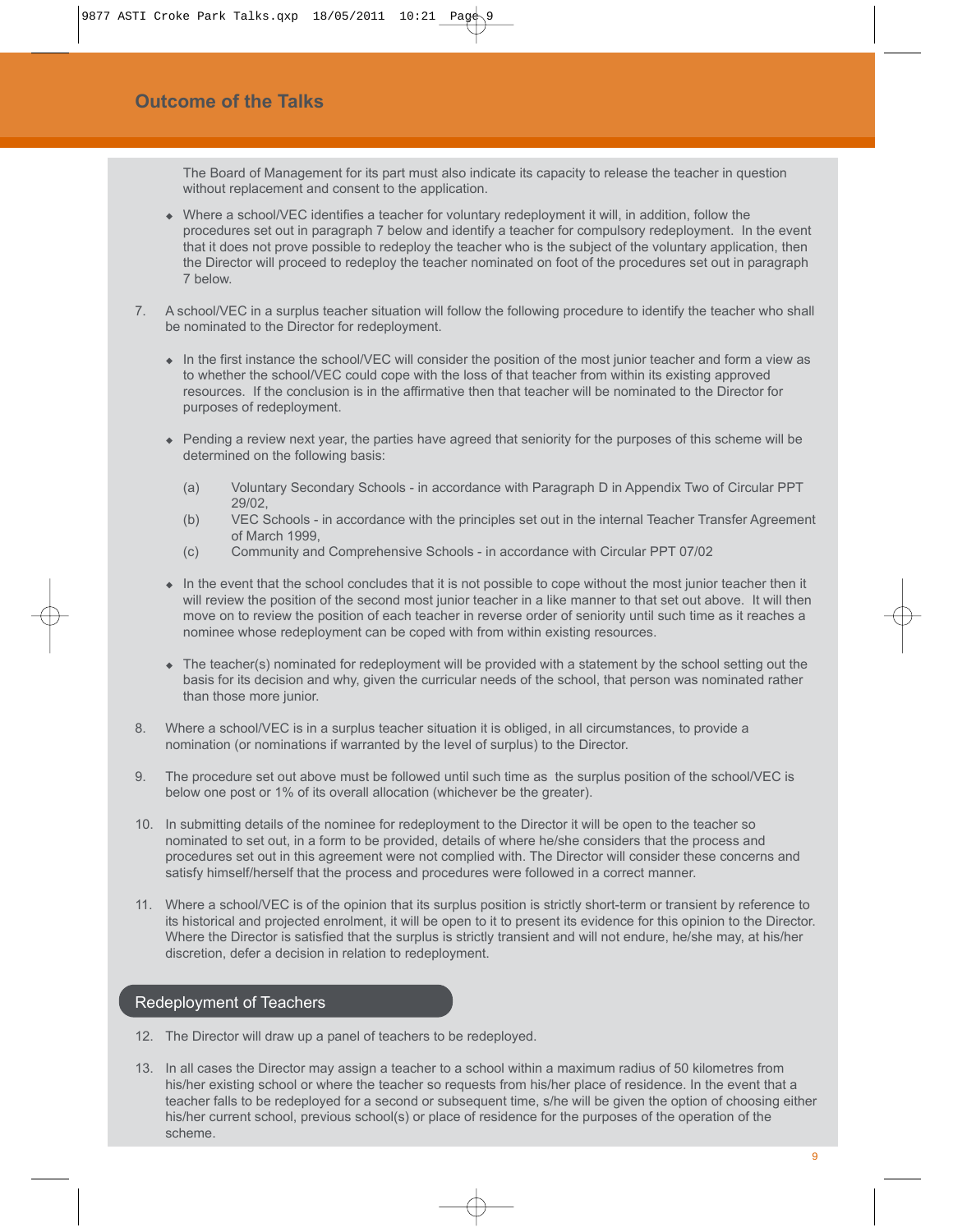9877 ASTI Croke Park Talks.qxp 18/05/2011 10:21 Page

# **Outcome of the Talks**

# **Redeployment (appendix 2)**

- 14. The Director will, to the greatest extent possible, seek to match a surplus teacher to a vacancy having regard to the curricular needs of the school and that surplus teacher's qualifications and previous teaching experience.
- 15. In the case of a teacher within the Community and Comprehensive School sector, the Director will assign that teacher to that post which, in the opinion of the Director, is most appropriate having regard to:
	- $\bullet$  the curricular needs of the school
	- $\bullet$  the teacher's preference where more than one post exists
	- the desirability to take account of a teacher's prior teaching experience and qualifications
	- $\bullet$  travelling time for the teacher
	- any other factor deemed relevant by the Director
- 16. (a) In the case of a teacher within the Voluntary Secondary School sector, the Director will, in the first instance and where practicable, assign that teacher to that post in the Voluntary Secondary School sector which is most appropriate having regard to:
	- $\bullet$  the curricular needs of the school
	- $\bullet$  the teacher's preference where more than one post exists
	- the desirability to take account of a teacher's prior teaching experience and previous schools
	- $\bullet$  travelling time for the teacher
	- any other factor deemed relevant by the Director

(b) In the event that, in the opinion of the Director, no such post exists in the Voluntary Secondary School sector, then the Director will assign the teacher to a post in the Community and Comprehensive School sector or the Vocational Education Committee sector having regard to:

- $\bullet$  the curricular needs of the school
- $\bullet$  the teacher's preference where more than one post exists
- the desirability to take account of a teacher's prior teaching experience and previous schools
- $\bullet$  travelling time for the teacher
- any other factor deemed relevant by the Director
- 17. (a) In the case of a teacher within the Vocational Education Committee sector, and in the event of a suitable vacancy not being available within that particular VEC scheme in the first instance the Director will, where practicable, assign the teacher to that post in the Vocational Education Committee sector which is most appropriate having regard to:
	- $\bullet$  the curricular needs of the school
	- the teacher's preference where more than one post exists
	- the desirability to take account of a teacher's prior teaching experience and previous schools
	- travelling time for the teacher
	- any other factor deemed relevant by the Director

(b) In the event that, in the opinion of the Director, no such post exists in the Vocational Education Committee sector, then the Director will assign the teacher to a post in the Community and Comprehensive School sector or the Voluntary Secondary School sector having regard to:

- $\triangleleft$  the curricular needs of the school
- $\bullet$  the teacher's preference where more than one post exists
- the desirability to take account of a teacher's prior teaching experience and previous schools
- travelling time for the teacher
- any other factor deemed relevant by the Director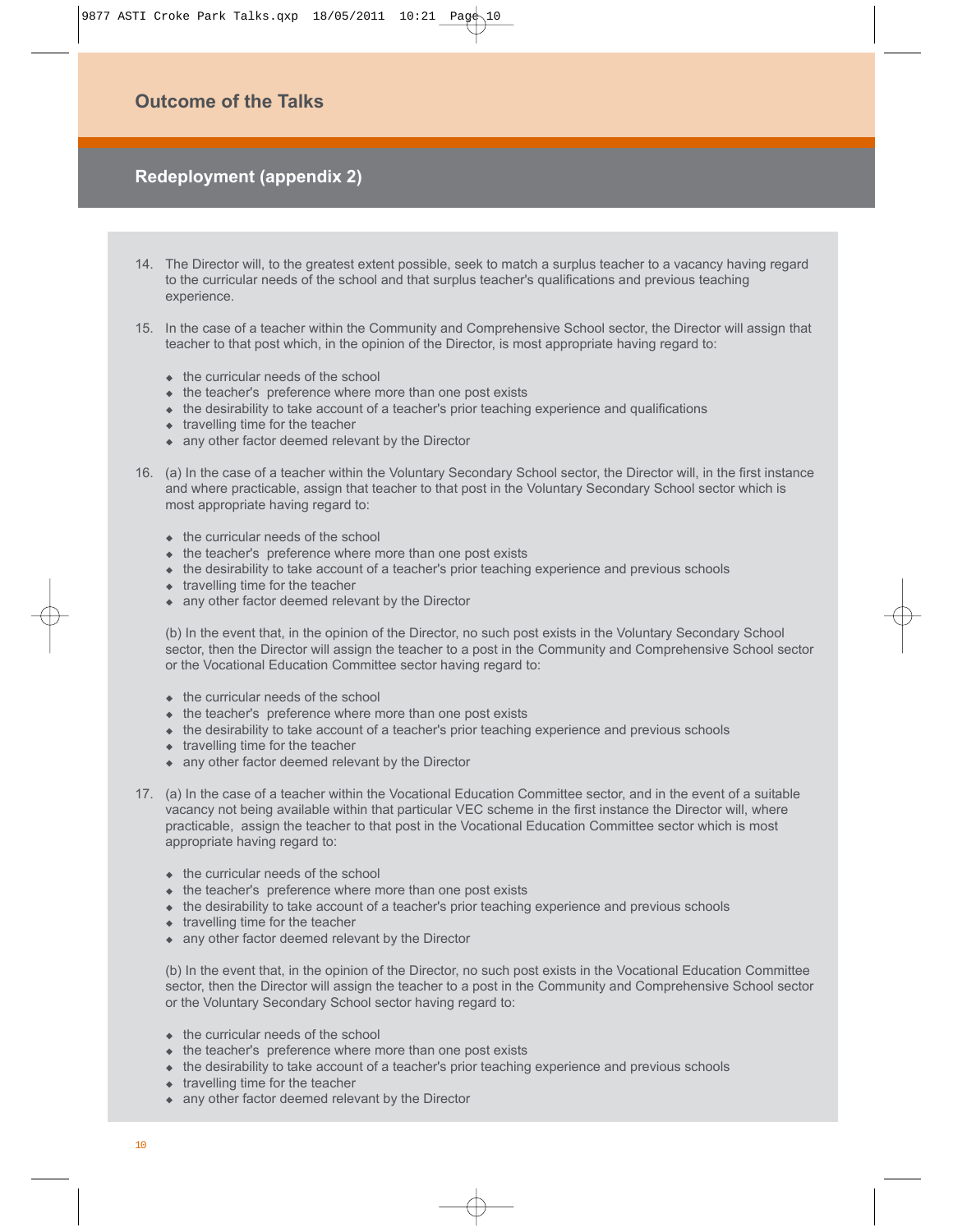- 18. Having due regard to the sequencing arrangements and other factors outlined in this document, where the Director cannot readily match a teacher to a post, he/she may, at his/her absolute discretion, assign the teacher to that school whose curricular needs, in the opinion of the Director, most closely match the teacher's qualifications and teaching experience. Where in consequence of a redeployment decision a school has a residual curricular need it is open to that school to apply through the curricular concession process in the normal way.
- 19. The Director will satisfy him/her self that the teacher being redeployed will respect the ethos of the school to which he/she is being assigned and the teacher will agree to respect the ethos of the school in question.
- 20. The assignments made by the Director will be binding on all parties and the teacher will become a member of the teaching staff of the receiving school and an employee of the board of management or VEC as appropriate, and, subject to the terms of paragraph 21, be governed by the terms and conditions applicable to that sector.
- 21. Teachers redeployed in consequence of these arrangements will transfer their reckonable teaching service for promotion purposes in the previous school to the receiving school and this service will be reckonable for promotion purposes in the receiving school. This is subject to one exception that a teacher being redeployed from a voluntary secondary school to a receiving voluntary secondary school will not transfer reckonable teaching service for promotion purposes.
- 22. All post-holders will retain their posts of responsibility allowance on a personal basis on redeployment. Postholders will be required to carry out in-school management duties in the receiving school in line with the needs of that school.
- 23. It will be open to the parties at the behest of a redeployed teacher or a receiving school to seek a review of a redeployment decision by the Director by 31 March of the year after redeployment took place. In conducting this review the Director will consider the extent to which the terms of the scheme were met and any other relevant factors raised by the parties. The Director may at his/her absolute discretion either confirm the original redeployment or put in place a revised redeployment within the terms of the scheme.
- 24. Where on foot of the operation of this scheme, a surplus teacher is redeployed into a temporary post and falls to be redeployed a second or subsequent time, the Director will make every possible effort to ensure that the subsequent redeployment is to a permanent post.

### **Miscellaneous**

- 25. It will be an objective of the operation of this scheme that it be operated pragmatically having regard to practical implementation and logistical issues. It will be a further objective of this scheme that in any given year it will be finalised by 31 May so as to facilitate the filling of vacancies. This aspect will be reviewed for future years with a view to achieving improved timelines.
- 26. In the course of discussions leading up to this agreement, the parties identified that there are situations where teachers in schools not in a surplus teacher position might wish to transfer on a voluntary basis to another area of the country. It is acknowledged that such voluntary movement, if provided for, could in some cases assist the operation of redeployment. Accordingly it is agreed between the parties that further discussions will take place in Autumn 2011 with a view to having a pilot scheme in operation as soon as is practicable.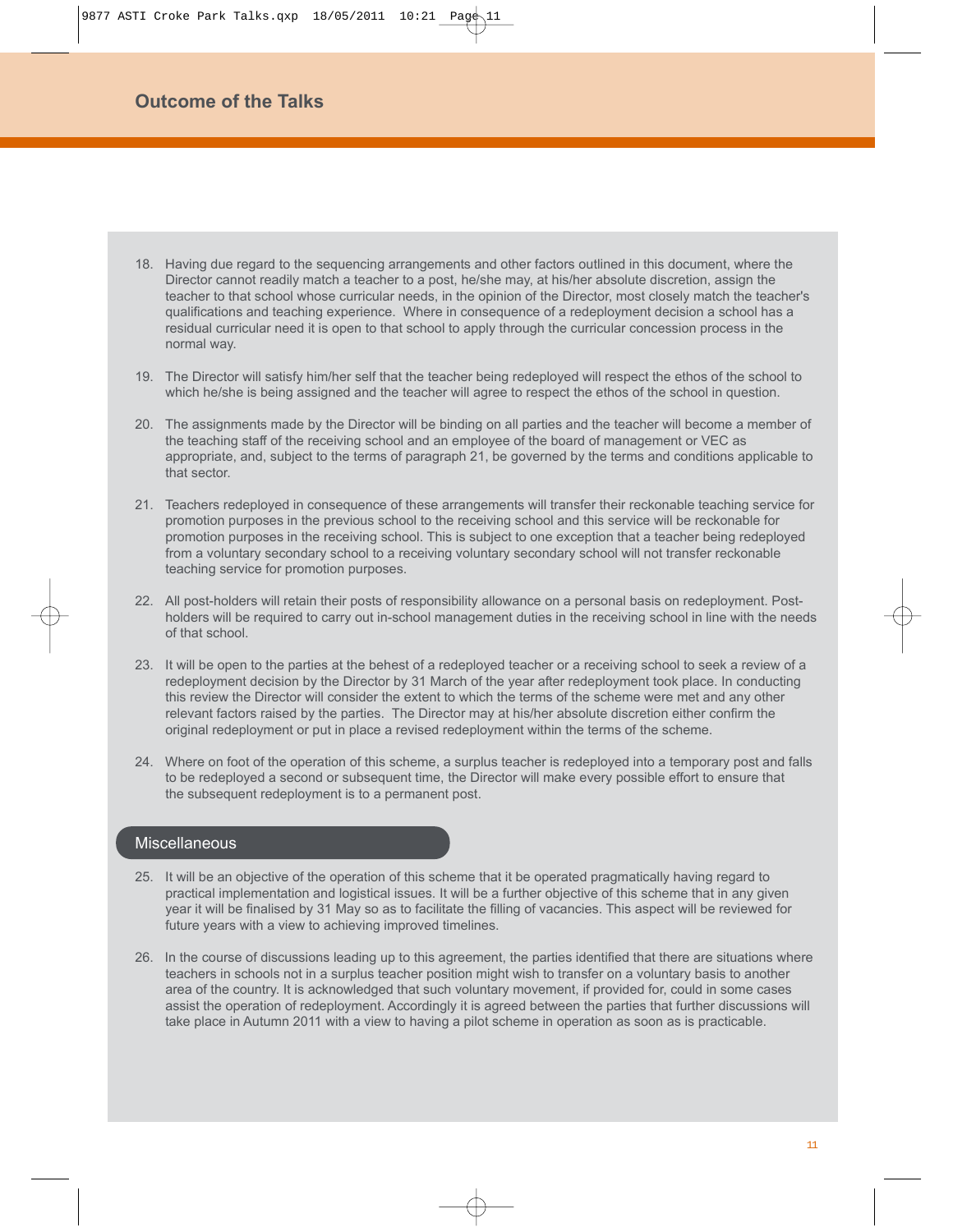# **Explanatory information from ASTI**

#### Additional time

- The additional 33 hours are based on a school year of 33 weeks.
- There must be consultation with all staff when the school is deciding how to use and schedule the 33 hours.
- Having consulted staff, the school may then designate the usage of the 33 hours in blocks of 1 or 2 hours outside of normal school hours. However, in the case of parent-teacher meetings currently held within school time, these may now take place outside school time. Where this occurs, they must be arranged in accordance with the provisions set out in Circular M58/04 and they will be counted as part of the 33 hours.
- Where there is consensus among the staff, the school may use the hours outside the 167 days or in blocks of more than 2 hours.
- Consensus is defined as "general agreement, general understanding, general support".
- The hours must only be used for the purposes listed. Only as a last resort, when the hours are not used for the listed purposes, can they be used for Supervision and Substitution.
- The 33 hours may not be used for tuition purposes or to cover post of responsibility duties not being carried out.

#### Posts of responsibility

- In accordance with existing circulars, staff must be consulted if the school is drafting, reviewing or changing the school's schedule of post duties.
- Where a review has taken place, a school may, in accordance with existing circulars, reassign a post holder to other duties from the schedule.

### Absent class

 Where a teacher has been 'freed up' because a colleague teacher has taken his/her class away, that teacher may be reassigned to supervise the class(es) of the colleague teacher only.

#### Redeployment

- Budget 2011 announced the redeployment of 170 second-level teachers. These 170 teachers are mainly in voluntary secondary schools and community and comprehensive schools and colleges. As a result of the budget changes, a further 160 teachers mainly in the VEC sector are likely to be redeployed. It is the stated intention of the Department that in September 2011 they will redeploy teachers who are currently in schools with teachers surplus to allocation.
- Throughout the talks, the Department side reiterated that surplus teachers would face compulsory redundancies if the Croke Park Agreement was rejected.

### Pay

• The Croke Park Agreement states that there will be no further pay cuts during the lifetime of the 2010-2014 Agreement. ASTI has made clear its right to withdraw from the agreement if this changes.

#### Pension

 Guarantee remains that retirement lump sum will be based on 'un-cut' salary for those who retire before February 2012.

# **Your questions answered**

**The ASTI website contains a detailed 'Your Questions Answered' section. If you require clarification on any aspects of the outcome of the Croke Park Talks, send your query marked 'Croke Park' to:**

|  | Email:<br>info@asti.e | Fax:<br>01-8972760 | Post:<br><b>ASTI Head Office.</b> |
|--|-----------------------|--------------------|-----------------------------------|
|  |                       |                    | Thomas MacDonagh House,           |
|  |                       |                    | Winetavern Street, Dublin 8       |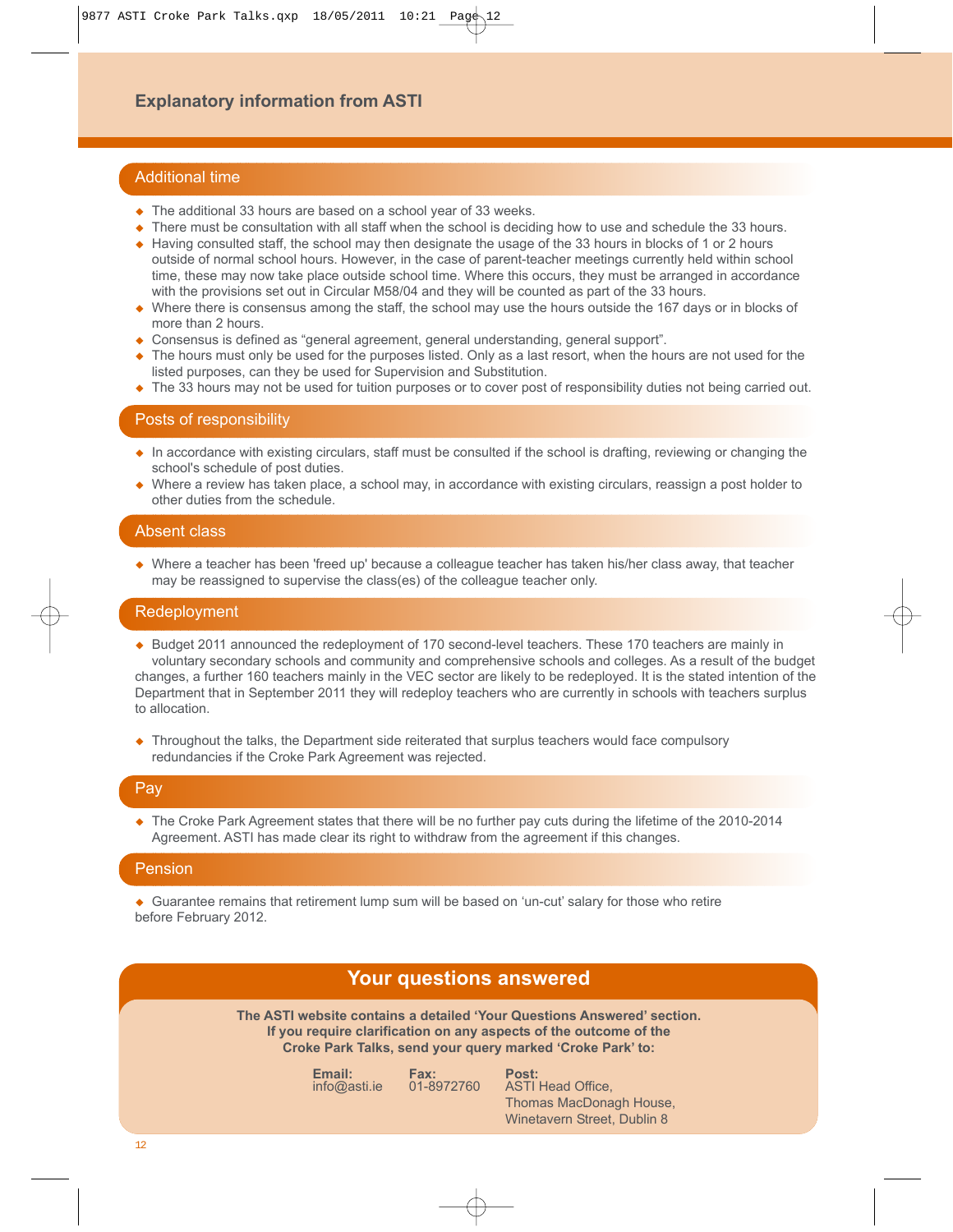#### **Public Service Agreement 2010-2014**

*The following text is from the original Croke Park Agreement as it was issued to all ASTI members in May 2010. The full text of the Agreement is available at www.asti.ie.* 

- **1.1** This Agreement will ensure that the Irish Public Service continues its contribution to the return of economic growth and economic prosperity to Ireland, while delivering excellence in service to the Irish people. This will be done by working together to build an increasingly integrated Public Service which is leaner and more effective, and focussed more on the needs of the citizen. The Parties to this Agreement recognise that to achieve this, in the context of reduced resources and numbers, the Public Service will need to be reorganised and public bodies and individual public servants will have to increase their flexibility and mobility to work together across sectoral, organisational and professional boundaries.
- **1.2** The Government acknowledges that public servants have made a very significant contribution towards the recovery of the economy over the last 2 years with over €3 billion saved from the potential Public Service pay and pensions bill:
- The general round pay increases under the terms of the Review and Transitional Agreement due in 2009 were not paid;
- A general moratorium on recruitment and promotion was applied to most of the Public Service, and incentivised early retirement and career break schemes introduced;
- A pension related deduction of an average of nearly 7% was applied to all the earnings of all public servants; and; most recently
- A reduction in rates of pay and allowances took effect on 1 January, 2010.
- **1.3** The core concern for Government is to restore the public finances and to reduce the deficit to less than 3% of GDP by 2014, in part by achieving sustainability in the cost of delivering public services relative to State revenues. To help achieve that goal, the Government intends to restructure and reorganise the Public Service significantly in the coming years, having regard in particular to the Government Statement on

Transforming Public Services, the Government decisions already taken on rationalizing State bodies, the recommendations arising from the Reports of the Special Group on Public Service Numbers and Expenditure Programmes and the Local Government Efficiency Review Group and the National Strategy for Higher Education. This Agreement will enable Public Service numbers to reduce substantially over the coming years in accordance with a new Public Service numbers policy, which will facilitate a progressive reduction in staff numbers across the Public Service by end-2012 and will be implemented by Employment Control Frameworks.

**1.4** In order to sustain the delivery of excellent public services alongside the targeted reduction in Public Service numbers over the coming years, the Parties accept that efficiencies will need to be maximised and productivity in the use of resources greatly increased through revised work practices and other initiatives. The Parties will work together to implement this Agreement to deliver an ongoing reduction in the cost of delivery of public services along with excellent services to the public.

### **Public Service Commitments**

#### **Reduction in Public Service numbers**

- **1.5** To facilitate the necessary reduction in numbers of public servants, the moratorium on recruitment to and promotion in the Public Service and other employment numbers control mechanisms will continue to apply until numbers in each sector have fallen to the appropriate level specified in the Employment Control Framework for that sector. In addition, where the circumstances require it, the Government may offer voluntary mechanisms to exit the Public Service, whether generally or in specific sectors, bodies, locations or services.
- **1.6** The Government gives a commitment that compulsory redundancy will not apply within the Public Service, save where existing exit provisions apply. This commitment is subject to compliance with the terms of this Agreement and, in particular,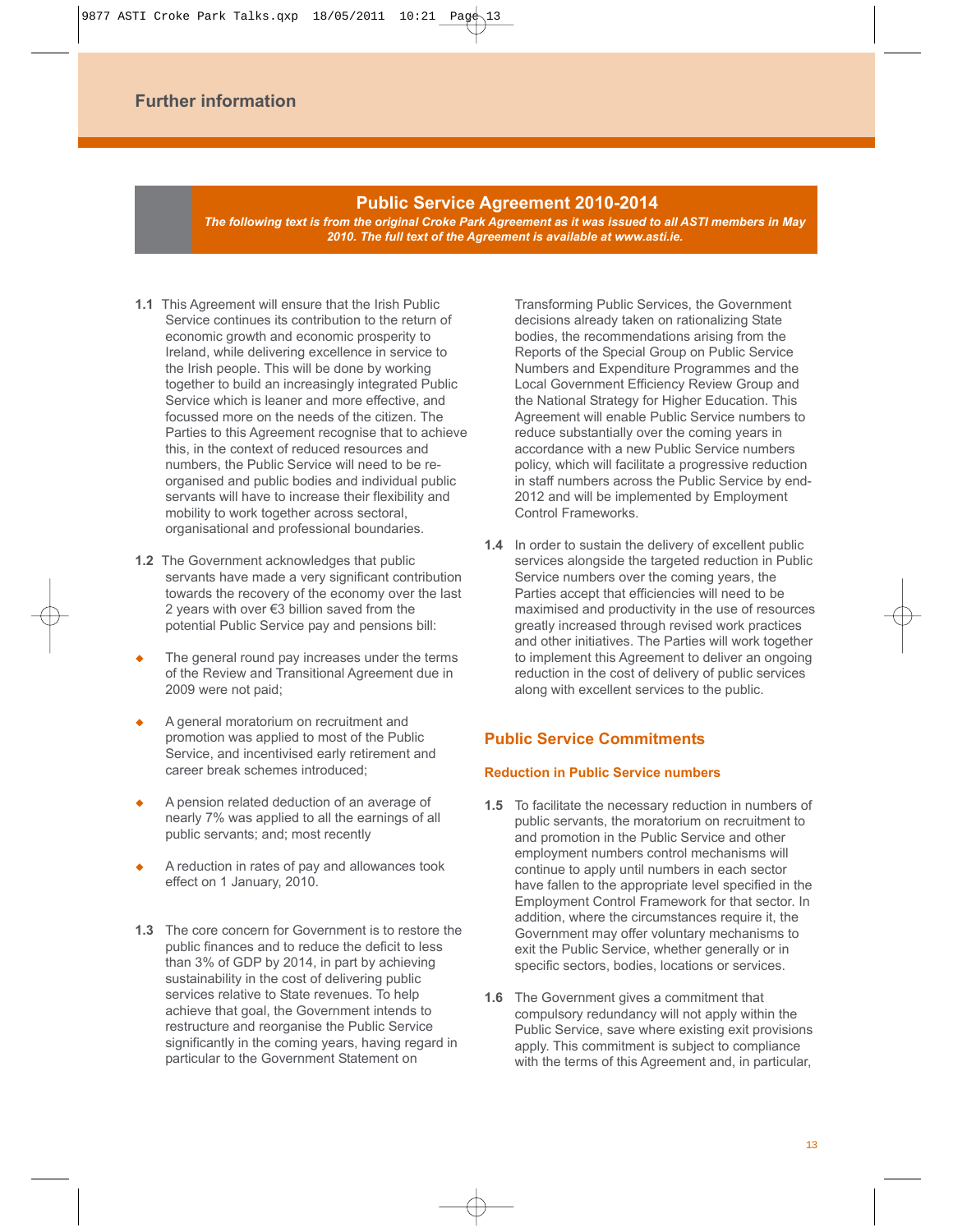### **Public Service Agreement 2010 - 2014 (continued)**

to the agreed flexibility on redeployment being delivered. To that end, the redeployment arrangements referred to below will include opportunities for re-skilling and re-assignment as a key method to retain and secure employment in comparable roles in the Public Service.

#### **Redeployment in the integrated Public Service**

- **1.7** Flexible redeployment is necessary to sustain the commitment to job security within the Public Service. The Parties have agreed appropriate arrangements to redeploy staff within and across each sector of the Public Service. If it is not feasible to redeploy within the sector, crosssectoral redeployment may take place, within a geographic area where possible, having regard to the arrangements agreed in respect of noncommercial State-sponsored bodies.
- **1.8** In order to help in the integration of the Public Service, barriers to a unified Public Service labour market will be dismantled, including through legislative provision as appropriate. To the greatest extent possible, there will be standardised terms and conditions of employment across the Public Service, with the focus initially within sectors. In that context, the Parties have agreed to review and revise contractual or other arrangements or practices which generate inflexibility or restrict mobility.

#### **Reconfiguring the design and delivery of public services**

- **1.9** The Parties agree that public bodies and management and individual public servants will have to work more closely across sectoral, organisational and professional boundaries when designing and delivering services. The greater integration of the Public Service will not be achieved through the creation of a single organisation. Instead, the focus will be on having fewer organisations in total, working more closely together, to deliver cost effective public services. The Parties are committed to engaging at a national, sectoral and local level to achieve specified and measurable outcomes in relation to cost containment, service integration and reconfiguration as well as to engaging staff in progressing change.
- **1.10** In order to maximise productivity gains, both from how work is organised and from streamlining procedures, processes and systems to allow for

shared services and egovernment developments, a substantial commitment to the redesign of work processes will be necessary. The Parties will cooperate with the drive to reduce costs through organisational rationalisation and restructuring and by service delivery organised in different ways or delivered by different bodies. The aim is to minimise duplication of effort, reuse data within the public system and reduce information demands on the citizens and business. The introduction of new or improved technology, service provision online and electronic funds transfer will be regarded as the norm.

Processes and service delivery will be improved by better collation and re-use of data and personal information and by centralising transaction and certain sectoral data handling support functions. Inter-operability and standardisation of specifications and systems (hardware and software) will be mandatory both to achieve cost savings and facilitate integrated approaches. More risk-based approaches in inspection and enforcement activities will be adopted, with fewer but better targeted inspections through cooperation agreements, joint inspection teams and the merger of inspectorates and higher penalties for non-compliance.

- **1.11** There will be a greater sharing of resources through the use of shared services within and across sectors.
- **1.12** The Parties are committed to Public Service modernisation as set out in previous agreements.

#### **Performance and Skills**

**1.13** The Parties agree that, in order to ensure a high performing, high productivity Public Service, appropriately skilled personnel from outside the Public Service will be recruited to secure scarce and needed skills at all levels. Merit-based, competitive promotion policies will be the norm. There will be significantly improved performance management across all Public Service areas, with promotion and incremental progression linked in all cases to performance. Performance management systems will be introduced in all areas of the Public Service where none currently exist.

#### **Sectoral agreements**

**1.14** The Parties agree that there will be full cooperation with the arrangements made in the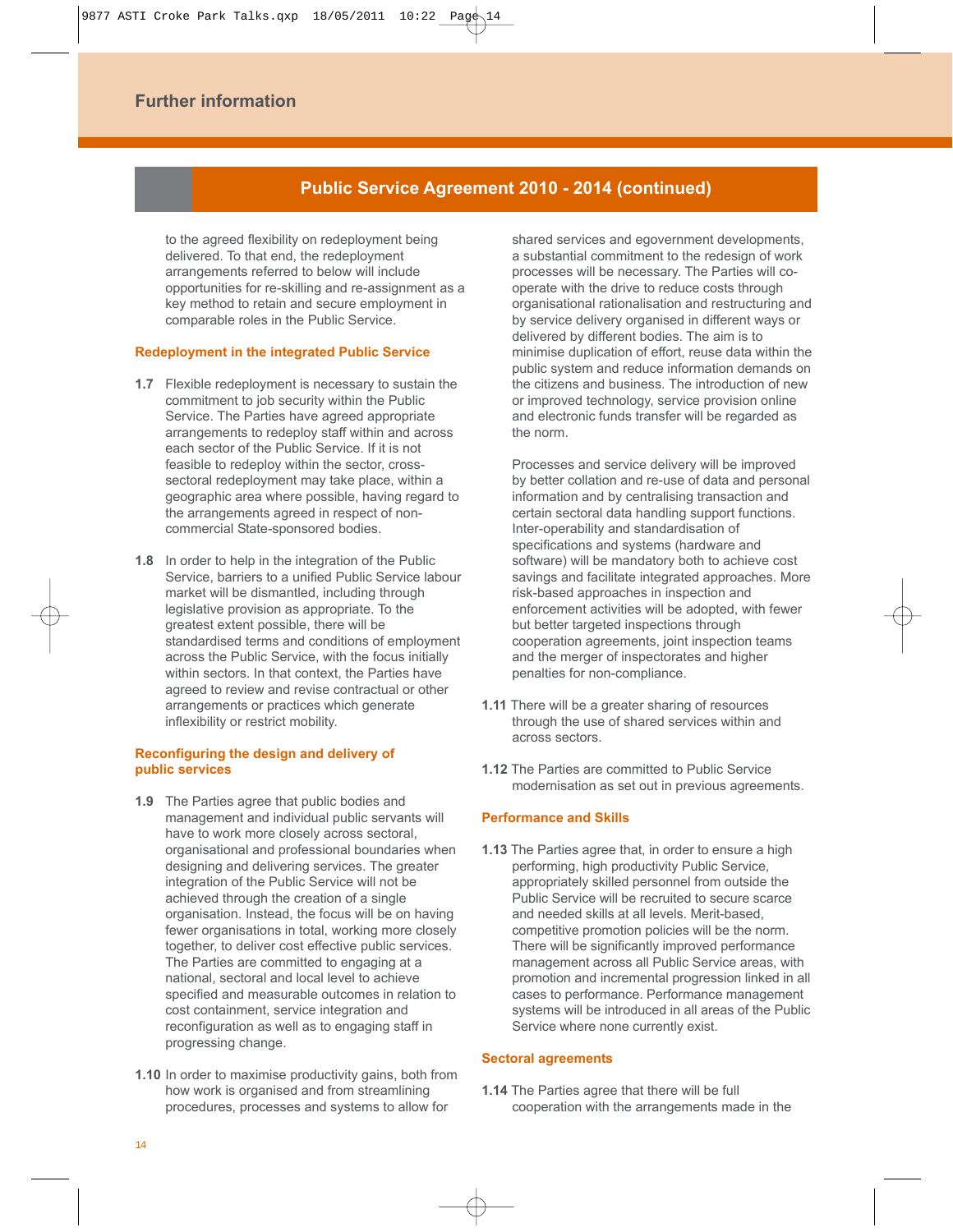## **Public Service Agreement 2010 - 2014 (continued)**

agreements for each sector which are appended to this document. The Parties further agree to work further to develop new collaborative approaches at a local, sectoral or Public Service level, including cross sectoral redeployment within the parameters agreed, to deliver significant cost efficiencies while protecting the quality and effectiveness of services provided to the public.

#### **Public Service Pay Policy**

- **1.15** There will be no further reductions in the pay rates of serving public servants for the lifetime of this Agreement. This commitment is subject to compliance with the terms of this Agreement.
- **1.16** The position concerning Public Service pay, including any outstanding adjudication findings, will be reviewed in Spring 2011 in accordance with the statutory requirement under both the Financial Emergency Measures in the Public Interest Acts of 2009 to review the operation, effectiveness and impact of the Acts before 30 June 2011, and every year thereafter. In addition to the criteria set out in those Acts, that review will take account of sustainable savings generated from the implementation of this Agreement and of the agreements in each sector. Those savings will be independently verified by the Implementation Body. In the event of sufficient savings being identified in the Spring 2011 review, priority will be given to public servants with pay rates of €35,000 or less in the review of pay which will be undertaken at that stage.

#### **Public Service pensions**

**1.17** As announced in Budget 2010, the Government has decided to introduce a new single pension scheme for all new entrants to the Public Service. Consultations on the new scheme have started between the Parties and it is agreed that these consultations will conclude in time for legislation to be enacted to allow for the introduction of the scheme on 1 January 2011.

Discussions will take place on the method of determining pension increases for existing Public Service pensioners and current public servants in the context of the review of pay policy in Spring 2011. There will be an extension of the period by a year within which the January 2010 pay reductions will be disregarded for the purposes of calculating Public Service pension entitlements.

#### **Performance Verification**

- **1.18** The implementation of this Agreement and of the sectoral agreements between the Parties, which comprise the transformation agenda across the Public Service, must be driven by a dedicated Implementation Body so that early, robust and verifiable outcomes can be assured. The Implementation Body will comprise an independent chair and 6 persons, 3 nominated by Public Service management and by the Public Services Committee of ICTU respectively. In addition, the body can deal with the resolution of implementation issues as they arise.
- **1.19** In order to enhance the prospects of successful transformation and more integrated services, the Implementation Body will have:
	- access to management in every sector;
	- direct contact with national and sectoral union representatives as appropriate;
	- access to timely and accurate information on staff numbers and payroll costs; and
	- Independent support to cost and verify savings derived from the implementation of this Agreement and of the sectoral agreements.
- **1.20** As part of the Body's working arrangements, it will meet regularly, including on a sectoral basis, with the relevant management and unions to review implementation of the transformation agenda for the respective sector. The Implementation Body will make regular reports in relation to progress on the implementation of the transformation agenda across the Public Service, based on this Agreement and the sectoral agreements, to the Taoiseach and the Cabinet Committee on Transforming Public Services.
- **1.21** In addition to helping to drive implementation of the Agreement, the Body will provide a forum for interpretation and implementation difficulties arising from the relevant sectoral agreements to be addressed in some detail between management and unions, prior to any decision on referral on any issue for mediation and/or arbitration. The Body could be supported by sectoral sub-committees established under its aegis from time to time.
- **1.22** The Implementation Body may appoint people to promote the process of change under the agreement in each sector or to provide mediation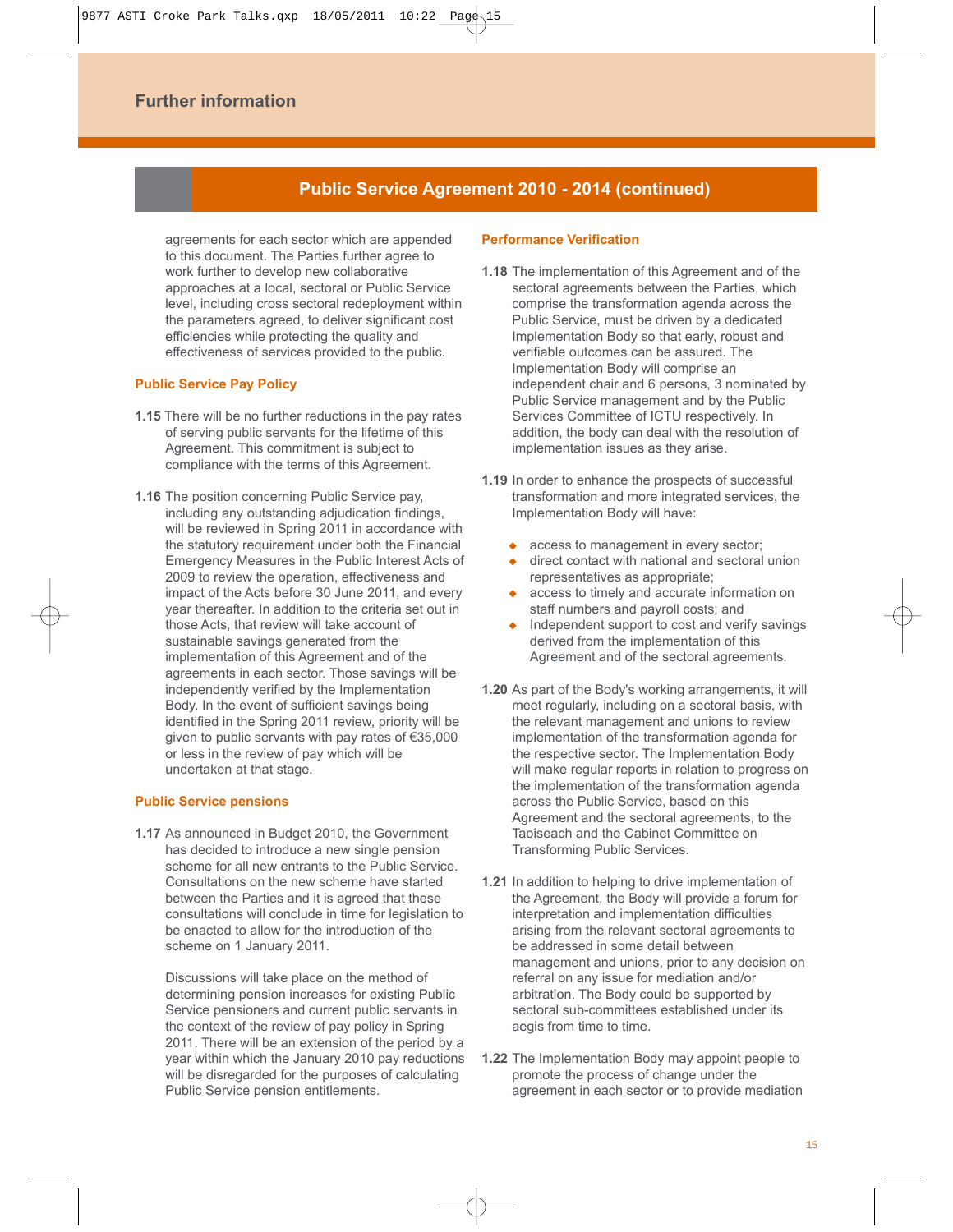### **Public Service Agreement 2010 - 2014 (continued)**

or arbitration in the relevant sector on a case by case or standing basis.

#### **Mechanism to resolve disagreements**

- **1.23** The Parties agree that they will seek to resolve disagreements where they arise promptly. Trade unions and employees will co-operate with the implementation of change pending the outcome of the industrial relations process.
- **1.24** Where the Parties involved cannot reach agreement in discussions on any matter under the terms of this Agreement within 6 weeks, or another timeframe set by the Implementation Body to reflect the circumstances or nature of the particular matter, the matter will be referred by either side to the LRC and if necessary to the Labour Court; where a Conciliation or Arbitration Scheme applies, the issue will be referred within 6 weeks, or another timeframe set by the Implementation Body to reflect the circumstances or nature of the particular matter, by either side to the Conciliation machinery under the Scheme and, if unresolved, to the Arbitration Board, acting in an ad hoc capacity. The outcome from the industrial relations or arbitration process will be final. Such determination(s) will be made within 4 weeks, or another timeframe set by the Implementation Body to reflect the circumstances or nature of the particular matter.

#### **Stable Industrial Relations Climate**

**1.25** The Parties recognise the importance of stable industrial relations and are committed to maintaining a well-managed industrial relations environment to minimise disputes affecting the level of service to the public. A stable industrial relations climate has important benefits for the

general public and the Public Service itself. These benefits include the provision of uninterrupted services, improved productivity and staff morale, increased public confidence and the maintenance of Ireland as a desirable location for foreign direct investment.

- **1.26** Many public services differ from services which are provided by the private sector in that they are essential services which the public cannot obtain from alternative sources. Providers of essential services and their staff, therefore, have a special responsibility to ensure that they have well developed communication channels and to seek to resolve problems before they escalate into industrial disputes. If the problem cannot be resolved then it is agreed by all Parties to take up all available dispute resolution mechanisms (both statutory and non-statutory).
- **1.27** The Parties agree that:
	- ◆ No cost-increasing claims by trade unions or employees for improvements in pay or conditions of employment will be made or processed during the currency of the Agreement;
	- Employers, trade unions and employees are committed to promoting industrial harmony; and
	- Strikes or other forms of industrial action by trade unions, employees or employers are precluded in respect of any matters covered by this Agreement, where the employer or trade union concerned is acting in accordance with the provisions of this Agreement.
- **1.28** The implementation of this Agreement is subject to no currently unforeseen budgetary deterioration.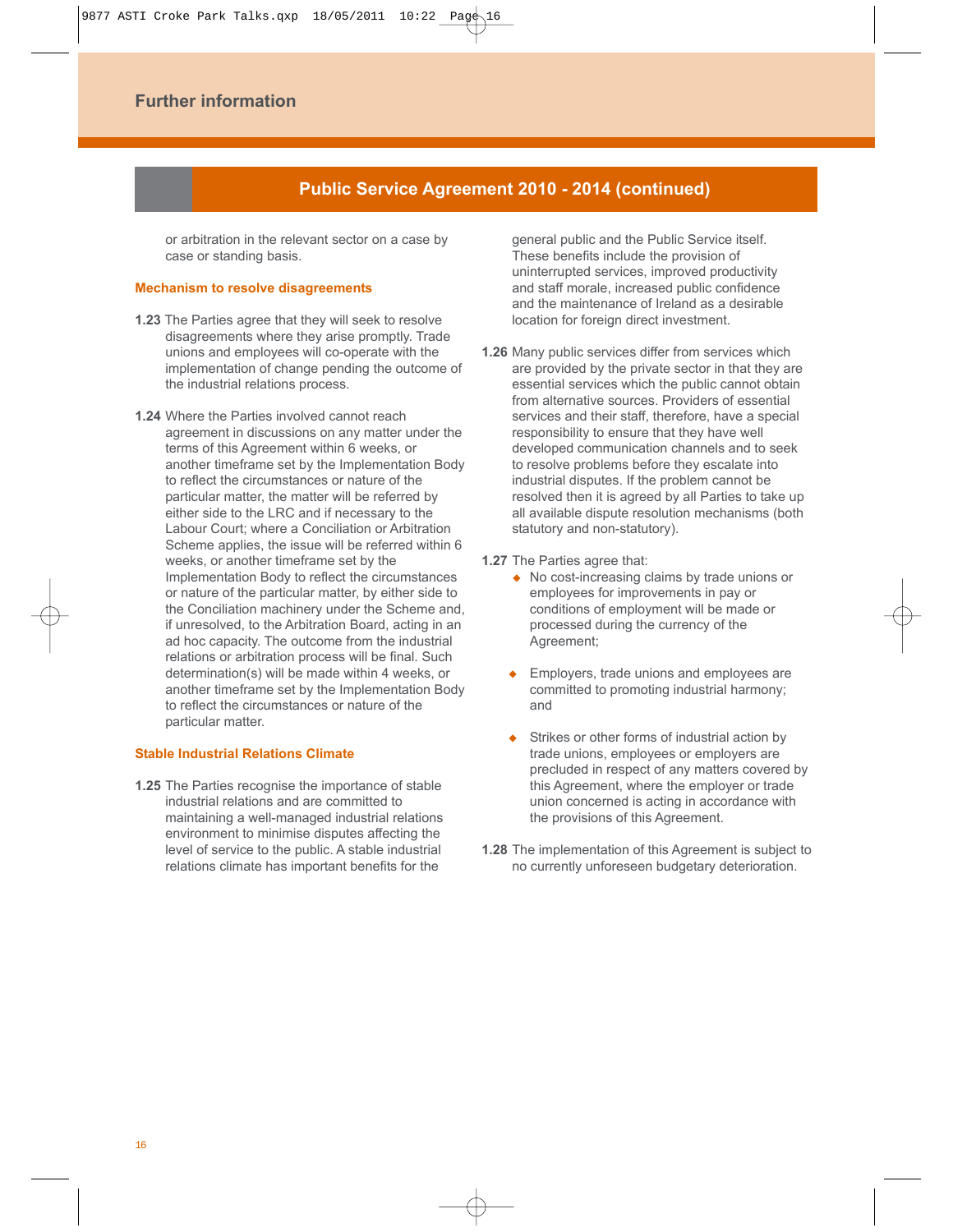## **Public Service Agreement 2010-2014: Education Sectoral Agreement**

*The following text is from the original Croke Park Agreement as it was issued to all ASTI members in May 2010. The full text of the Agreement is available at www.asti.ie.* 

- **3.1** The following range of measures are designed to facilitate the most effective and efficient use of resources and to maximise the quality of educational delivery:
- **3.2 Teachers**
	- The provision, with effect from the start of the 2010/11 school year, of an **additional hour per week** to be available to facilitate, at the discretion of management, school planning, continuous professional development, induction, substitution and supervision (including supervision immediately before and after school times). This list is not exhaustive.
	- ◆ With effect from the start of the 2010/11 school year, post-primary teachers to be available for three timetabled class periods per week under the **supervision and substitution scheme** (while leaving the current maximum number of hours used per teacher per week under this scheme the same as at present).
	- ◆ Full implementation of new procedures providing for **redeployment of surplus teachers**, to commence from June 2010 and to be fully implemented for the start of the 2011/12 school year.
	- **A comprehensive review** and revision of the **teaching contract** to identify and remove any impediments to the provision of efficient and effective teaching to students in all sectors. This review and revision to be completed in advance of the start of the 2010/11 school year.

#### **3.3 Special Needs Assistants**

 $\triangle$  A comprehensive review and revision of the existing employment terms and conditions to identify and remove any impediments to the provision of efficient and effective support for students with special care needs.

This review and revision to be completed in advance of the start of the 2010/11 school year and to have regard to those elements of the Towards 2016 Agreement relating to SNAs.

◆ Flexible deployment of Special Needs Assistants within schools to respond to urgent work demands and to cover for periods of absences by SNA colleagues.

- Where work demands arise during noninstruction days, school management will continue to have discretion to deploy staff to appropriate SNA duties.
- **3.4 Vocational Education Committees (Other than teachers and SNAs)**
	- $\triangle$  A comprehensive review and revision of existing employment terms and conditions to harmonise them with similar grades in the Public Service. This review and revision to be completed in advance of the start of the 2010/11 school year.
	- ◆ Co-operation with the restructuring and rationalisation of the VEC sector.
	- ◆ Co-operation with the introduction of shared services in areas such as payroll, student support, procurement and purchasing, ICT and HR management.
	- Implementation of redeployment schemes across the VEC sector and the wider Public Service with effect from the start of the 2010/11 school year. These schemes to have regard to schemes developed in comparable sectors.

#### **3.5 Institutes of Technology**

- ◆ The completion by 31 August 2010 of all elements of the review of the academic employment contract currently in train.
- With effect from the start of the 2010/11 academic year, the provision of an additional hour per week to be available to facilitate, at the discretion of management, all educational activities in the Institutes. This usage to be informed by the outcome of the review referred to above.
- ◆ Flexible delivery of new courses specifically targeted at unemployed individuals.
- $\bullet$  Implementation of redeployment schemes for academic, administrative, technical and support staff across the Institutes and between Institutes and the wider Public Service as appropriate with effect from the start of the 2010/11 academic year.